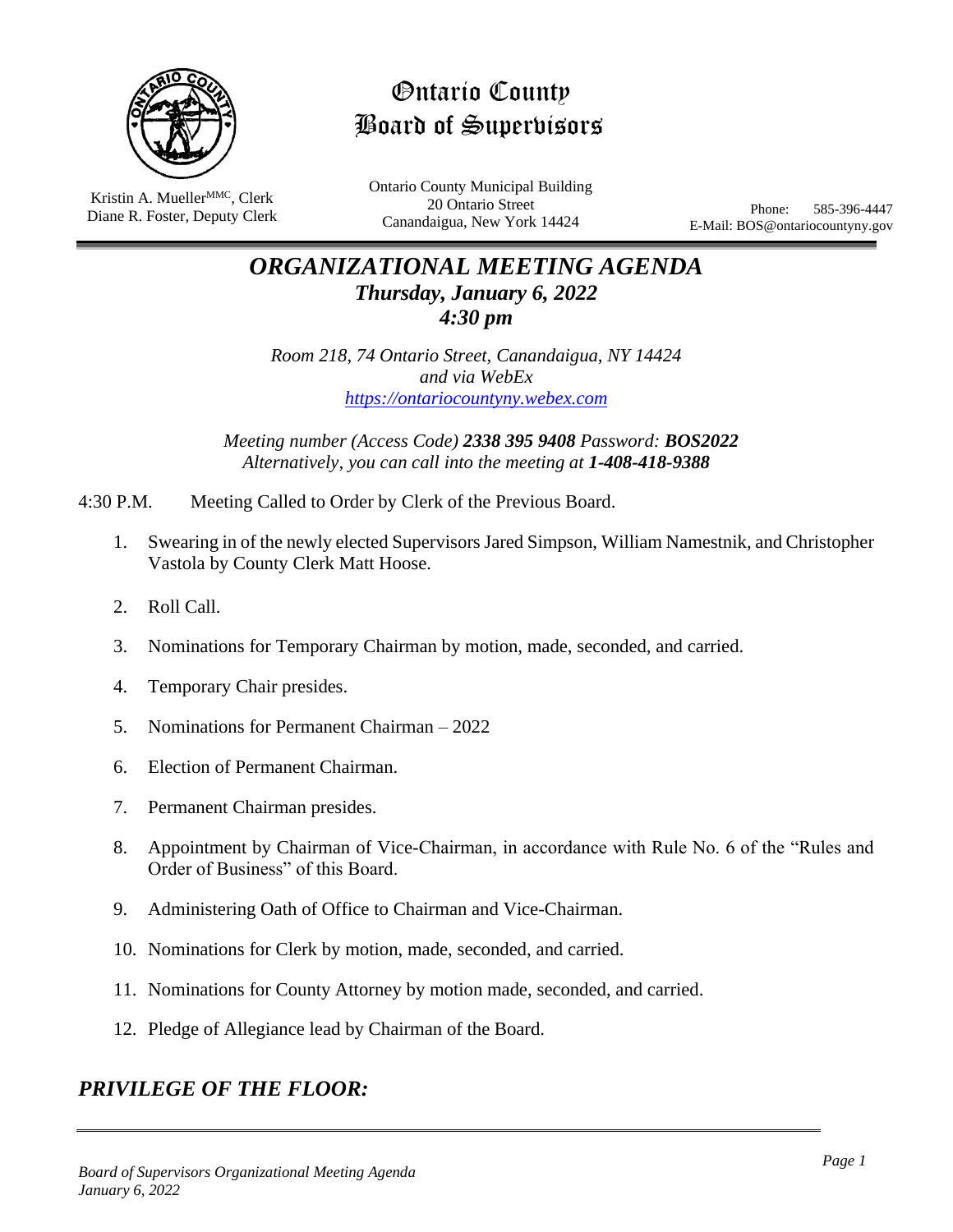## *COMMUNICATIONS:*

- 11. Information about the Expedited Bail by Credit Card Program received from the New York State Sheriff's Association.
- 12. November 2021 Ontario County Human Society Director's Report received from William Martin, Shelter Director, Happy Tails OCHS.
- 13. Copy of a letter sent to Mr. Reeve's, Regional Director of NYS DOT, from the Town of East Bloomfield regarding repeated flooding along Routes 5&20 in East Bloomfield.
- 14. A thank you letter for the support of the Smith Center for the Art's CFA grant proposal. They were awarded \$292,000 in funding.
- 15. An email from Patricia Welch, Town of Victor, noting the long lines for at home test kits and then running out of supply. She is asking elected leaders to do better.
- 16. An email from Justin Calhoun, Calhoun Chiropractic Wellness Center, regarding his thought of vaccine mandates.

## *REPORTS OF SPECIAL COMMITTEES:*

## *RESOLUTIONS (In the absence of Committees, we will go "Round Robin")*

- 17. 2022 [Rules and Order of Business, Ontario County Board of Supervisors](#page-3-0) *Baker/Dan Marshall*
- 18. 2022 [Standing Committees](#page-11-0) *Ingalsbe/Wickham*
- 19. 2022 [Designation of Budget Officer](#page-12-0) *Lightfoote/Campbell*
- 20. 2022 [Designation of Newspapers](#page-13-0) *Russell/Venuti*
- 21. 2022 [Payment of Appropriation for Ontario County Soil & Water Conservation District](#page-14-0) *Green/Teed*
- 22. 2022 [Payment of Appropriation of Cooperative Extension Association of Ontario County](#page-15-0) *Daryl Marshall/Hicks*
- 23. Two-Year Appointments [Ontario County Ethics Board](#page-17-0) *Wille/Namestnik*
- 24. Rescinding of Resolution No. 559-2021 [Appointment of Deputy County Administrator –](#page-18-0) Sean F. Barry *Guard/Phillips*

*Board of Supervisors Organizational Meeting Agenda January 6, 2022*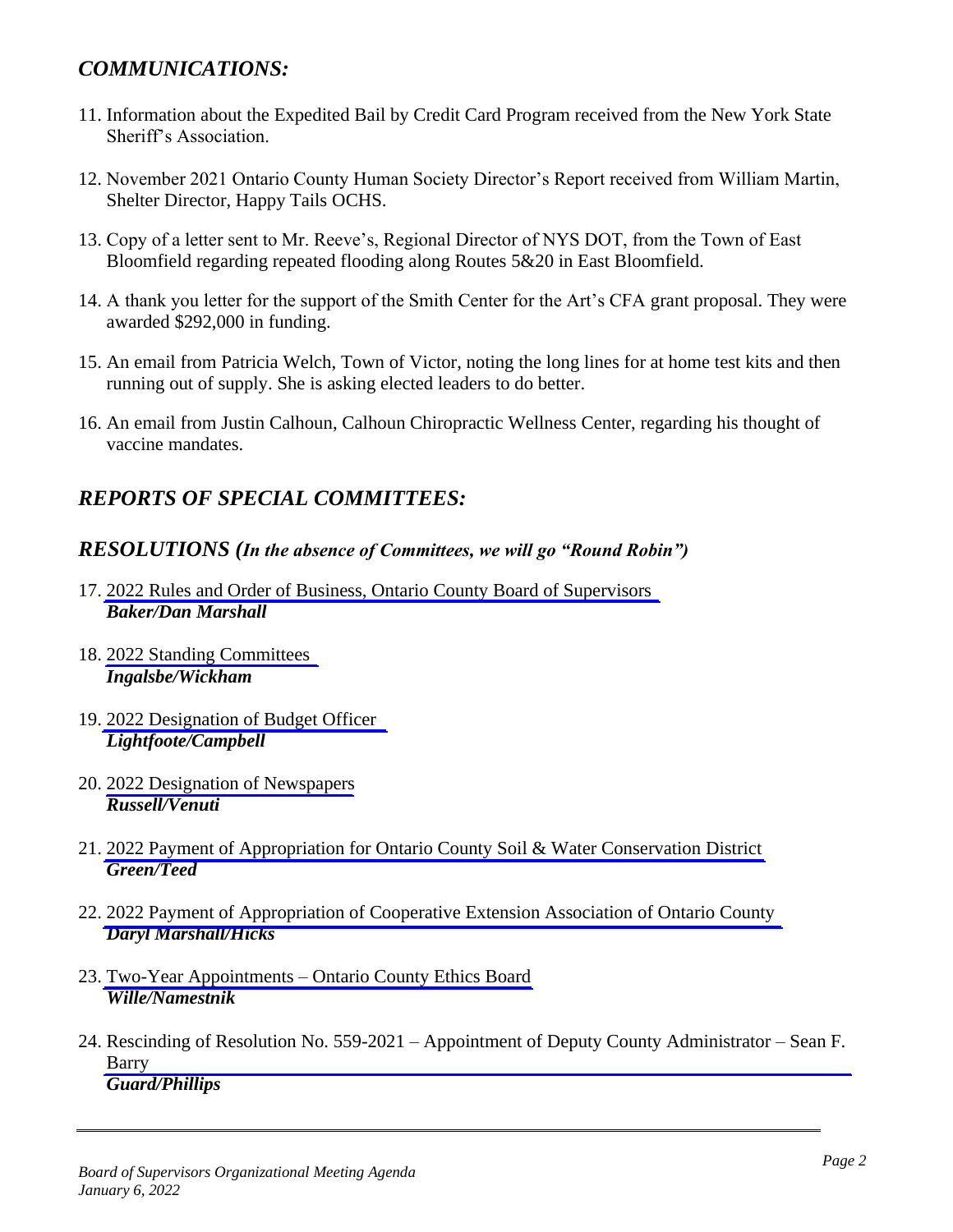*UNFINISHED BUSINESS:*

## *ADJOURNMENT:*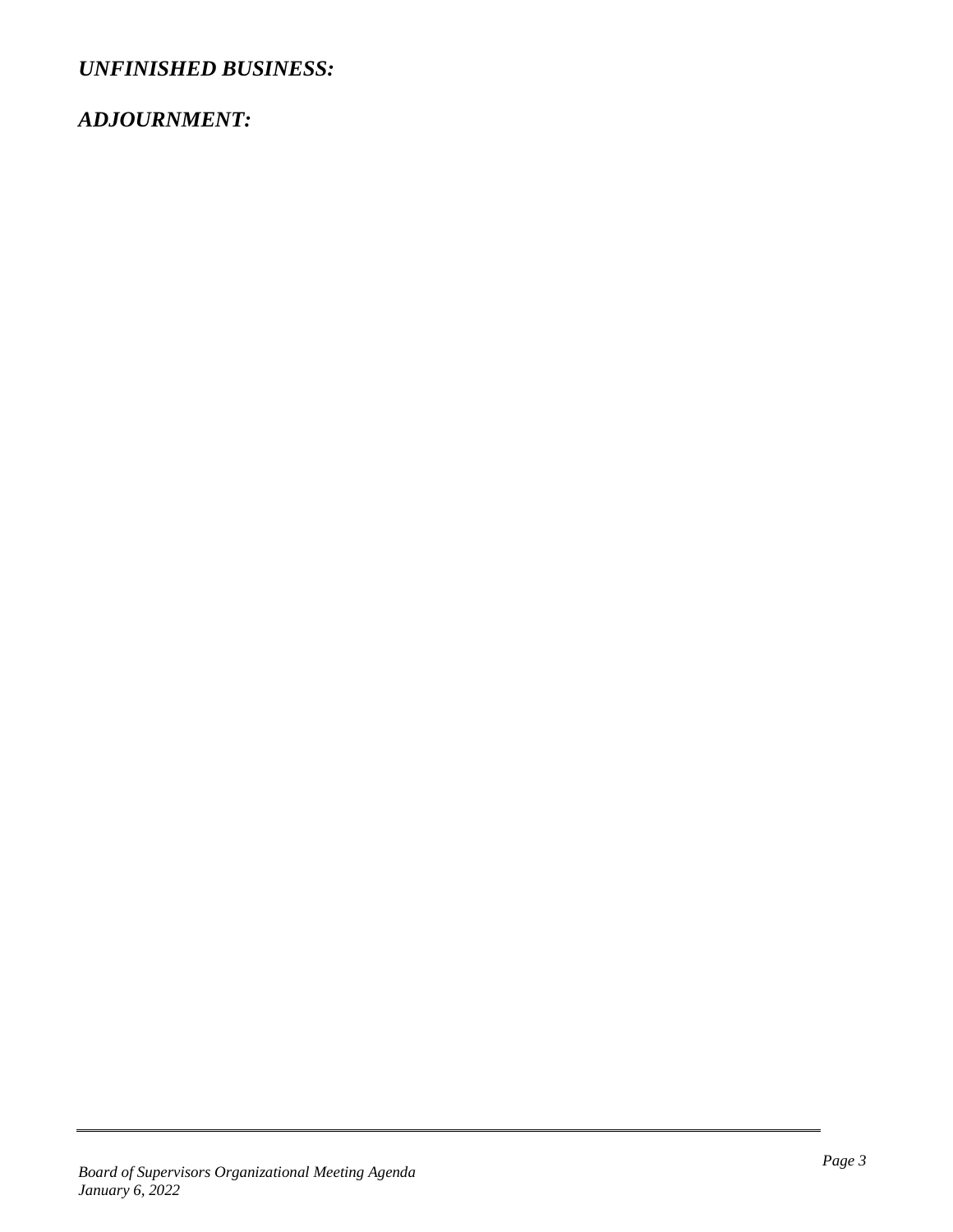# <sub>O</sub>ntarío Count<sub>o</sub>

## Board of Supervisors

# Canandaigua, Rew Pork 14424

<span id="page-3-0"></span>Supervisor offered the following resolution and moved its adoption:

#### **RESOLUTION NO. 2022 RULES AND ORDER OF BUSINESS ONTARIO COUNTY BOARD OF SUPERVISORS**

RESOLVED, That the following be the rules and order of business of this Board:

### 1. Organization, Date:

The Organization Meeting of the Board of Supervisors shall be held on or before January 8 of each year.

### 2. Organization Meeting:

The Clerk of the Board of Supervisors shall serve upon each member a notice stating the date, time, and place of such meeting to organize the Board and that a Chair will then be selected. The notice shall be served electronically or by mail addressed to each member at his or her last known post office address at least 48 hours before the date of the meeting. The Clerk shall call the members to order and they, by a majority of the weighted vote, shall select the Temporary Chair who shall preside at such meeting until a Permanent Chair is elected by a majority of the Weighted Vote. Rules of Procedure shall be adopted by a majority of the weighted vote, and, following the Organizational Meeting, shall not be waived, amended, or modified without unanimous consent.

### 3. Committees, Standing:

The Chair of the Board, for the purpose of aiding and assisting the Board in the transaction of its business, shall appoint the following Standing Committees who shall provide general supervision through the County Administrator for the County Departments, Agencies, and activities set opposite them:

## **Governmental Operations and Insurance**

*Legislative Board, Clerk of the Board of Supervisors, County Administrator, County Attorney, County Clerk, Bureau of Motor Vehicles, Real Property Tax Services, Board of Elections, Records and Archives, County Historian, Board of Ethics, Dog Control, Humane Society, Information Technology, Regulatory Compliance, County Insurance Programs, Risk Management, Workers' Compensation.*

## **Health and Human Services**

*Mental Health, Public Health, Coroners, Ontario ARC, Department of Social Services, PINS, STOP-DWI Program, Traffic Safety Board, Youth Bureau, Workforce Development/Workforce Investment Board, Office for the Aging, Veterans Service Agency.*

## **Planning and Environmental Quality**

*Planning, County Planning Board, Agriculture, Cooperative Extension Liaison, Soil and Water Conservation District, Economic Development, Sustainability & Solid Waste Management,*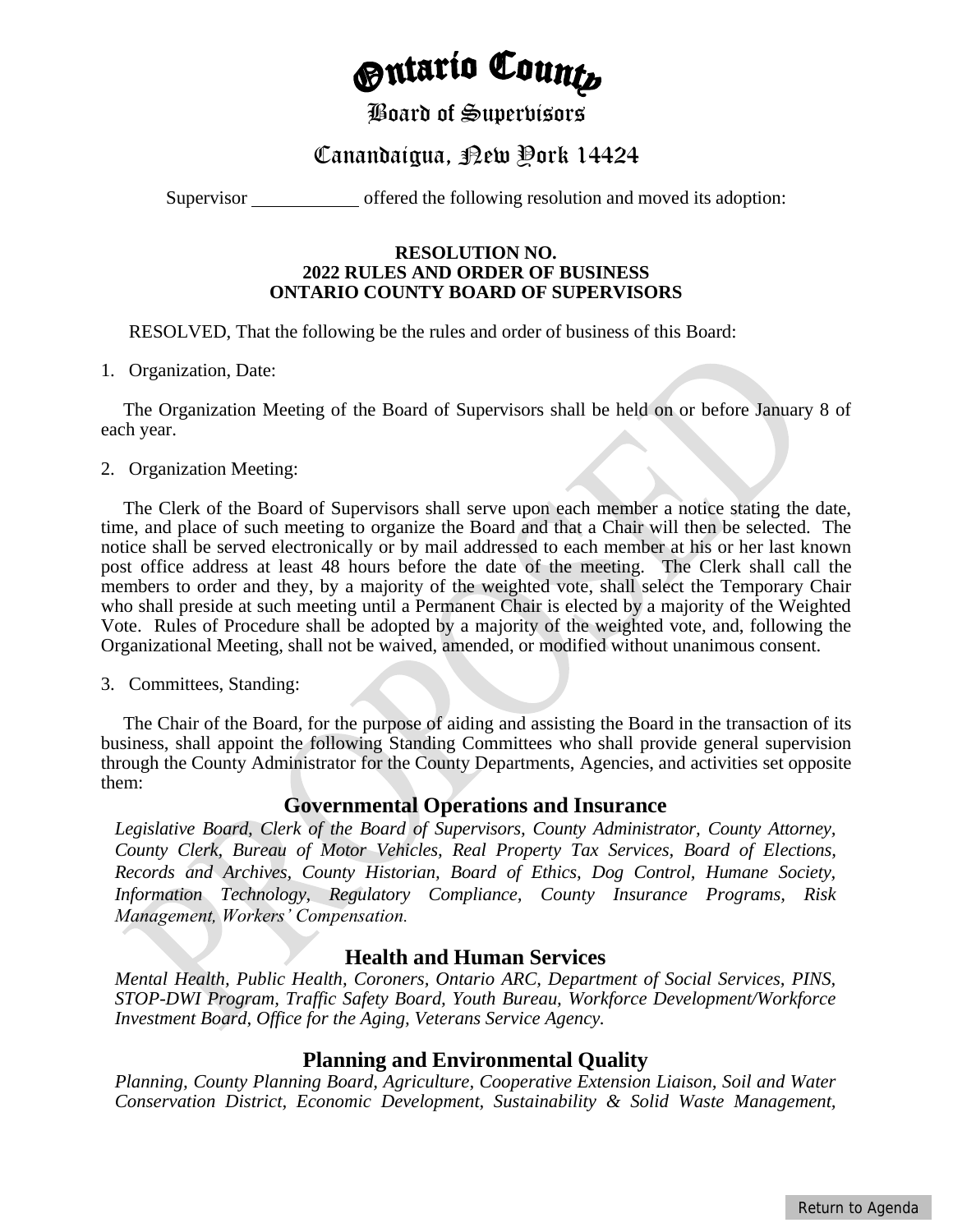*Tourism Promotion, Monitoring & Management of Landfill Lease, Solid Waste Management Plan & Environmental Issues.*

#### **Public Safety**

*District Attorney, Sheriff, Correctional Facility, Probation and Community Corrections, Emergency Management Office, Public Defender, Conflict Defender, Assigned Counsel, NYS Office of Court Administration.*

### **Public Works**

*Department of Public Works, Capital Improvement Plan, Parks and Recreation, Engineering, Buildings and Grounds, Highways and Bridges, County Sewer Districts, Fleet Management, Weights and Measures, Courier Services, Finger Lakes Community College Projects.*

#### **Ways and Means**

*County Treasurer, Department of Finance, County Budget, Capital Improvement Financing, County Purchasing, Fixed Assets Inventory, Finger Lakes Community College Financing, Department of Human Resources and Labor Relations.*

The Chair and Vice Chair of the Board shall be members ex-officio of each of the Committees of the Board.

It shall be the duty of the Standing Committees to consider, advise, and report to the Board on matters relating to the departments, agencies, and activities, and they shall have the power to decide governmental matters relating to the several departments subject to final approval or disapproval by the Board.

A member of any Standing Committee shall serve at the pleasure of the Chair.

The Committees are authorized and encouraged to accept advice and counsel from citizens who are not members of the Board of Supervisors.

Each Standing Committee shall maintain minutes and file same regularly with the Clerk of the Board of Supervisors.

4. Committees, Special:

The Board may from time to time create and abolish special committees. Any resolution creating a special committee shall specify the powers and duties of the committees and the number of its members. The Chair shall appoint the members of all special committees.

#### 5. Order of Business:

At each session the Order of Business shall be:

- 1. Roll Call and Pledge of Allegiance
- 2. Reading of the Minutes
- 3. Public Hearing(s) if applicable
- 4. Reports of County Officials
- 4. Privilege of the Floor<br>5. Presentation of petition
- 5. Presentation of petitions and communications
- 6. Report of Special Committees
- 7. Report of Standing Committees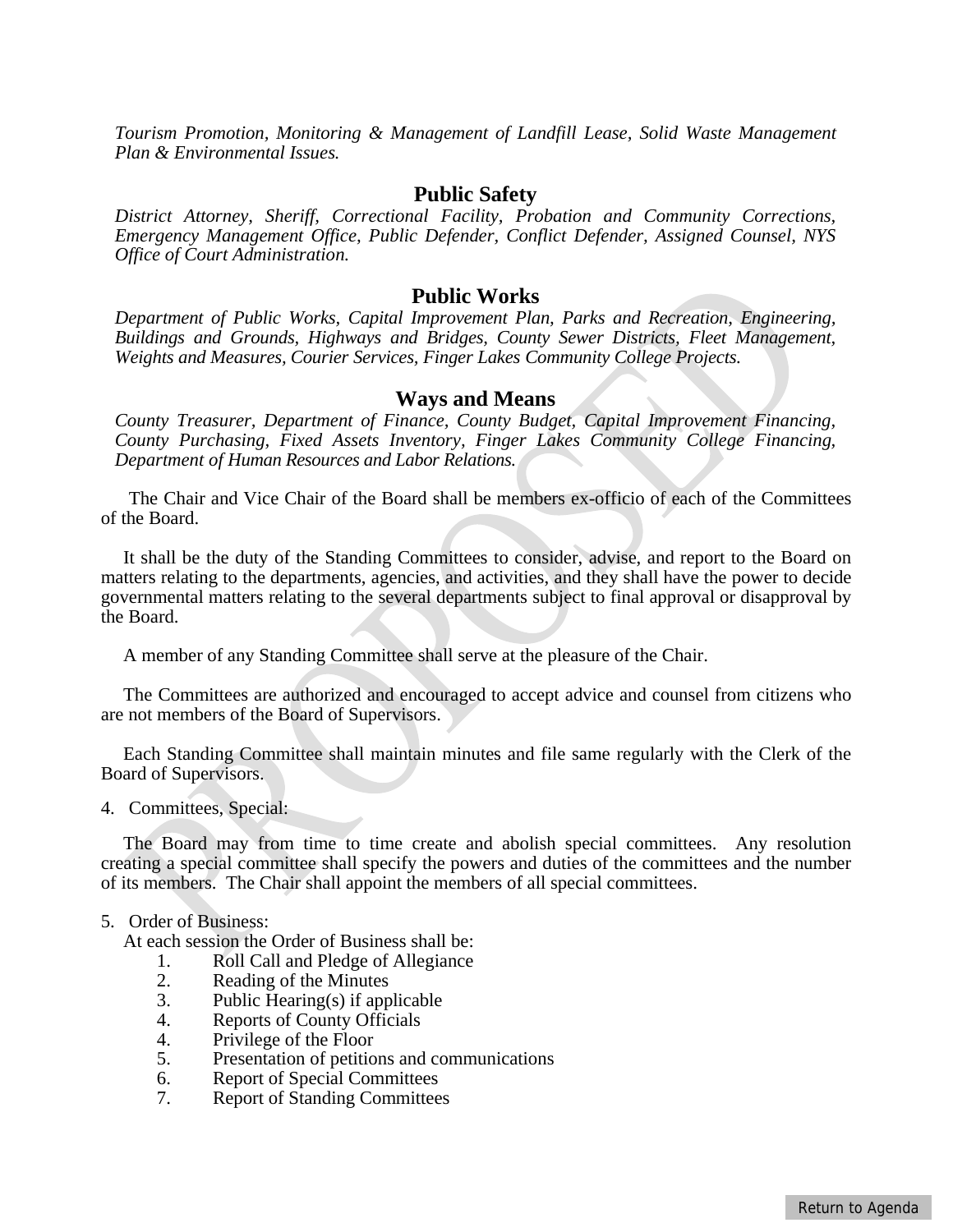- 8. Resolutions, motions, and notices
- 9. Unfinished business
- 10. Special Order of the day

The Order of Business shall be incorporated in an Agenda for each meeting, said Agenda to be prepared by the Chair, subject to his or her discretion, except as otherwise provided herein.

Upon the members being called to order, the minutes of the preceding session shall be approved without being read, unless the reading thereof is called for by a member of the Board.

6. Meetings; Vice Chair; Meeting Schedule:

Meeting Schedule: A regular session of the Board of Supervisors shall be held every third Thursday of the year commencing with January 27, 2022, except that the first meeting of the year shall be the organizational session, and the last meeting of the year shall occur on the second Thursday following the previous meeting. All meetings except the organizational meeting shall be held in the evening. The Chair shall take the chair at 6:30 P.M. at each evening session, unless otherwise ordered.

Board Vice Chair: The Chair of the Board shall appoint from among the members of the Board a Vice Chair to serve at his or her pleasure who, in the absence or inability to act of the Chair, shall possess all powers and perform all the duties of the Chair of the Board. A vacancy in the Office of Chair of the Board shall be filled in accordance with County Law Section 151.

Special Meetings: A special meeting shall be held at the call of the Clerk of the Board upon direction of the Chair of the Board of Supervisors or upon written request signed by a simple majority of the members of the Board of Supervisors and shall require notice stating the time, place, and purpose of the special meeting to be served electronically, personally, or by mail upon each member by the Clerk of the Board at least 48 hours before the date fixed for holding such meeting, or a member may waive the service of the notice for such meeting in writing.

Agendas: An Agenda of the Order of Business shall be given to each Supervisor two days prior to the regular meetings. All informational meeting materials shall also be given at such time.

Review of Resolutions: All Supervisors shall review correspondence, proposed resolutions, or any other matters presented to them prior to the scheduled Board meeting.

7. Order:

The Chair shall preserve order and decorum and shall decide all questions of order, including but not limited to the interpretation of the Rules and Order of Business, subject to an appeal by the Board.

8. Chairman, Right to Vote:

The Chair shall in all cases have the right to vote.

9. Members, Speaking:

Every member, previous to his or her speaking, shall rise if able from his or her seat and address himself or herself to the Chair. A member in attendance via video conferencing shall press the raise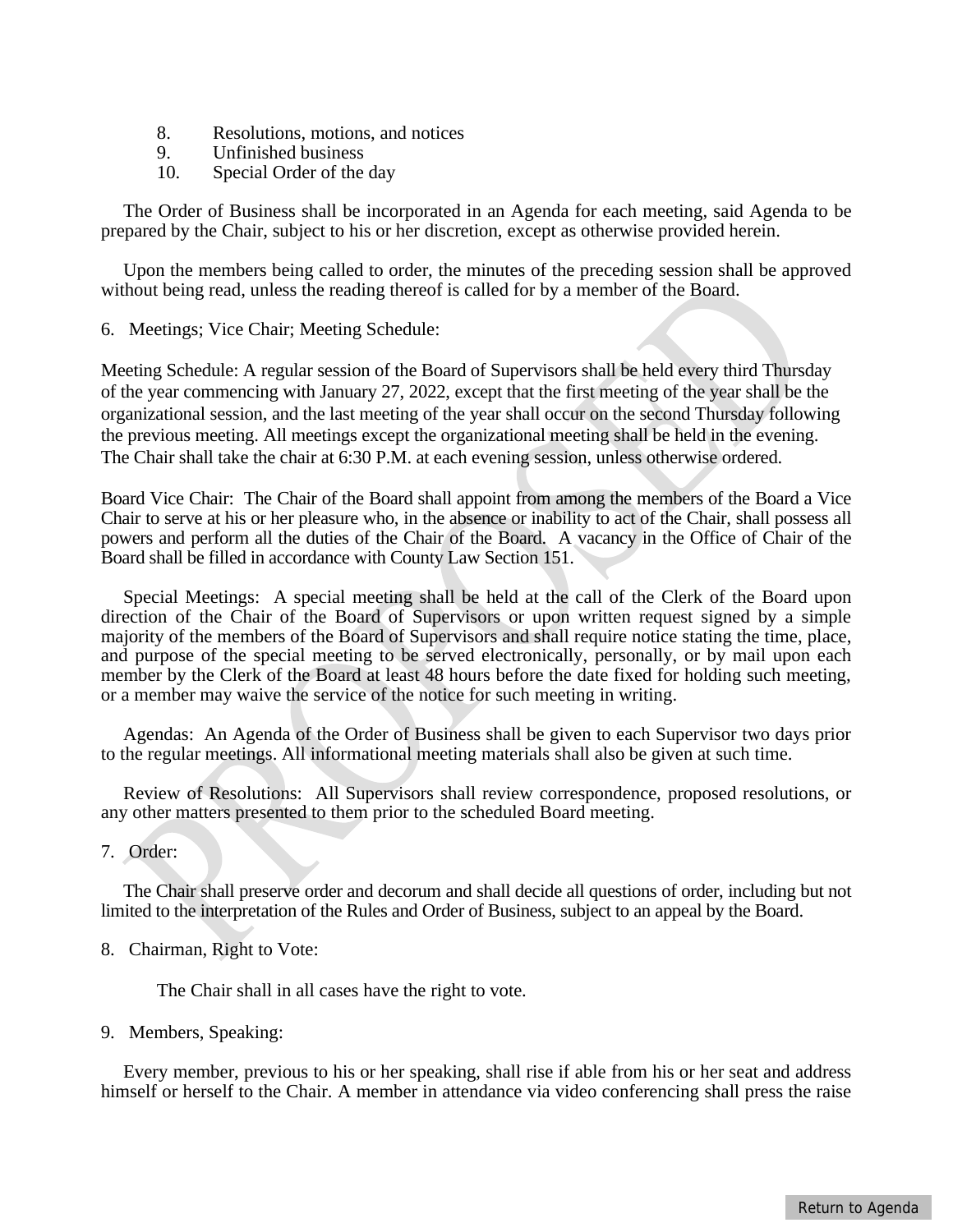the hand button or show in the camera their hand is raised to be recognized by the Chair to speak in turn with the members in the room.

#### 10. Order, Speaking:

When two or more members shall rise at once, the Chair shall name the member who is to speak first.

#### 11. Order, Speaking:

No member shall speak more than once on any question until every member choosing to speak shall have had the opportunity to speak.

#### 12. Order:

A member called to order shall immediately come to order, and, if standing, be seated, except that he or she be permitted to explain. If an appeal be taken from the decision of the Chair, the Board shall decide the case without debate, and the question shall be stated by the Chair to be, "Shall the decision of the Chair be overruled by the Board?"

13. Privilege of the Floor, Chair:

Persons not members of the Board may, with the Chair's permission, be permitted to speak in regard to matters pending before the Board.

#### 14. Voting, Requirement of:

Every Supervisor present when a vote is stated by the Chair shall vote thereon, unless excused by the Chair. When excused by the Chair the reason for abstaining or being excused shall be stated publicly.

#### 15. Motions, Offering and Seconding:

All motions shall be first offered, then seconded, then stated by the Chair before debate, and then debated, except that a member invoking the rule to divide a question (Rule No. 17) shall require no second, no debate, and no vote. All motions requiring a vote shall be decided by a total majority of the weighted vote, except the following motions:

- to put the question which shall require two-thirds of the weighted vote
- a resolution to standardize, which shall require two-thirds of the weighted vote
- a motion to approve any project in the program budget of the capital improvement plan, scheduled to be funded through bonding, which shall require two-thirds of the weighted vote
- except where otherwise required by law.

#### 16. Motions, Withdrawal:

After a motion is stated by the Chair, it shall be before the Board, but may be withdrawn by the person offering the motion and the person seconding the motion at any time before decision or amendment.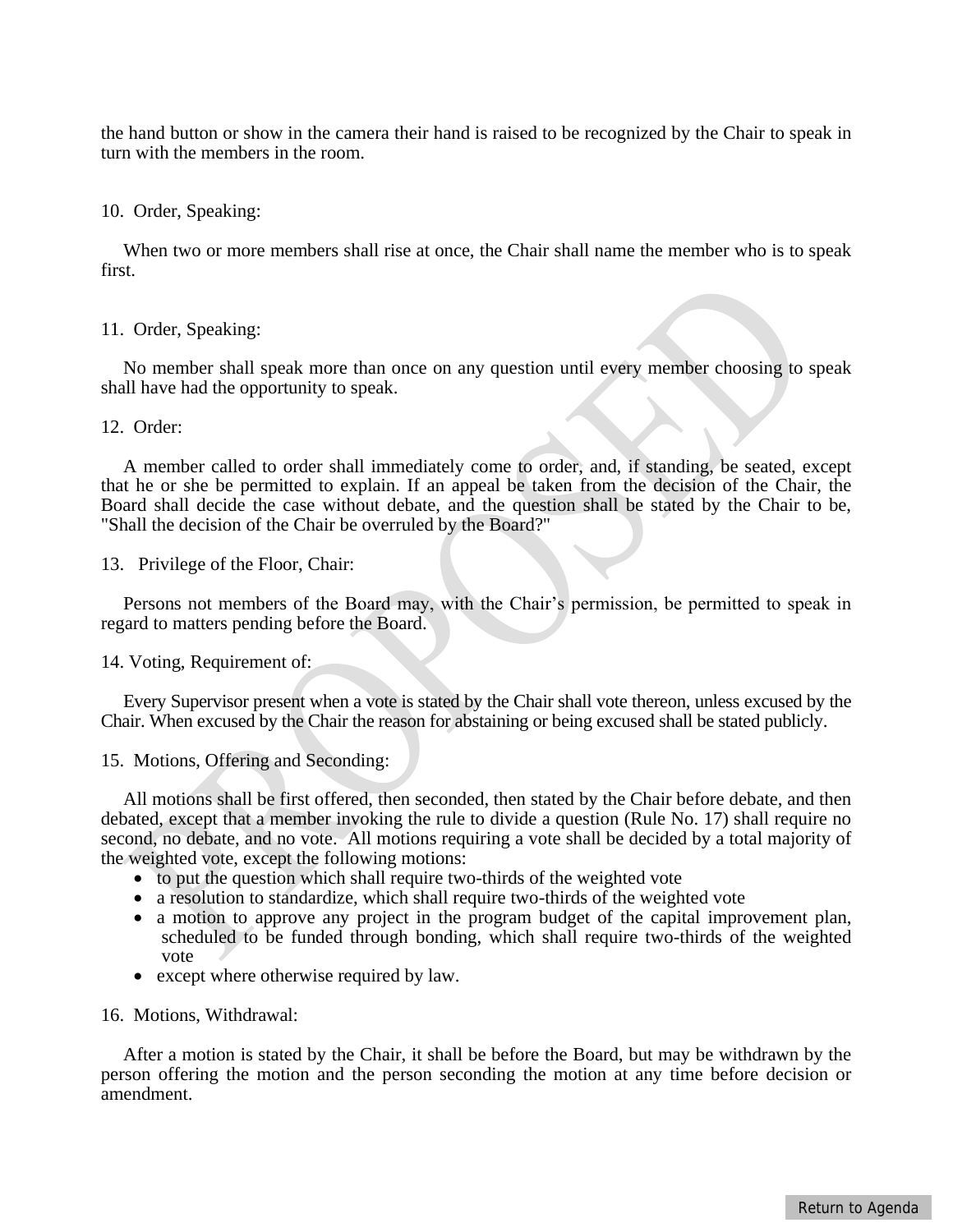17. Motions, Dividing the Question:

If any question in debate contains several distinct propositions, any member may have the same divided for purposes of debate and voting. (See Rule No. 15)

#### 18. Motions, When in Order:

When a question is under debate, no motion shall be received except:

- to amend the question,
- to put the question,
- to adjourn it to a day certain,
- to table it.
- to commit it to a committee.
- or a motion to adjourn the Board.

19. Motions, When in Order:

A motion to adjourn shall always be in order.

20. Resolutions, Names of Members in Minutes:

The names of the members offering and seconding a resolution shall be entered in the minutes. Any member attending the meeting via video conferencing shall state their name when offering or seconding a motion. The Chair shall repeat the name of the member offering the first and second of each motion.

#### 21. Votes, When Recorded:

The ayes and noes upon a question shall be taken and entered in the minutes, when required by law or if requested by any member. The Chair of the Committee and then the members of the Committee offering the resolution shall be polled first.

22. Reconsideration, Motion for:

No motion for reconsideration shall be in order unless the motion be made on the same day or on the next session day following that on which the decision proposed to be reconsidered took place. The motion to reconsider must be made by a member who voted with the majority upon the decision to be reconsidered. Where any motion or resolution failed to receive a majority of the weighted voting power of the Board, the motion to reconsider must be made by a member who voted in the negative. A motion to reconsider having been put and lost shall not be renewed nor shall any subject be a second time reconsidered without unanimous consent of the members present and voting.

Notwithstanding the above; any member necessarily absent may, at the next regular session after the adoption or consideration of any motion or resolution, move a reconsideration of the same. Any motion to reconsider shall not be in order at a subsequent regular meeting unless said motion is filed with the Clerk of the Board in accordance with Rule 32, or at a special meeting unless said motion is properly noticed in accordance with Rule 6.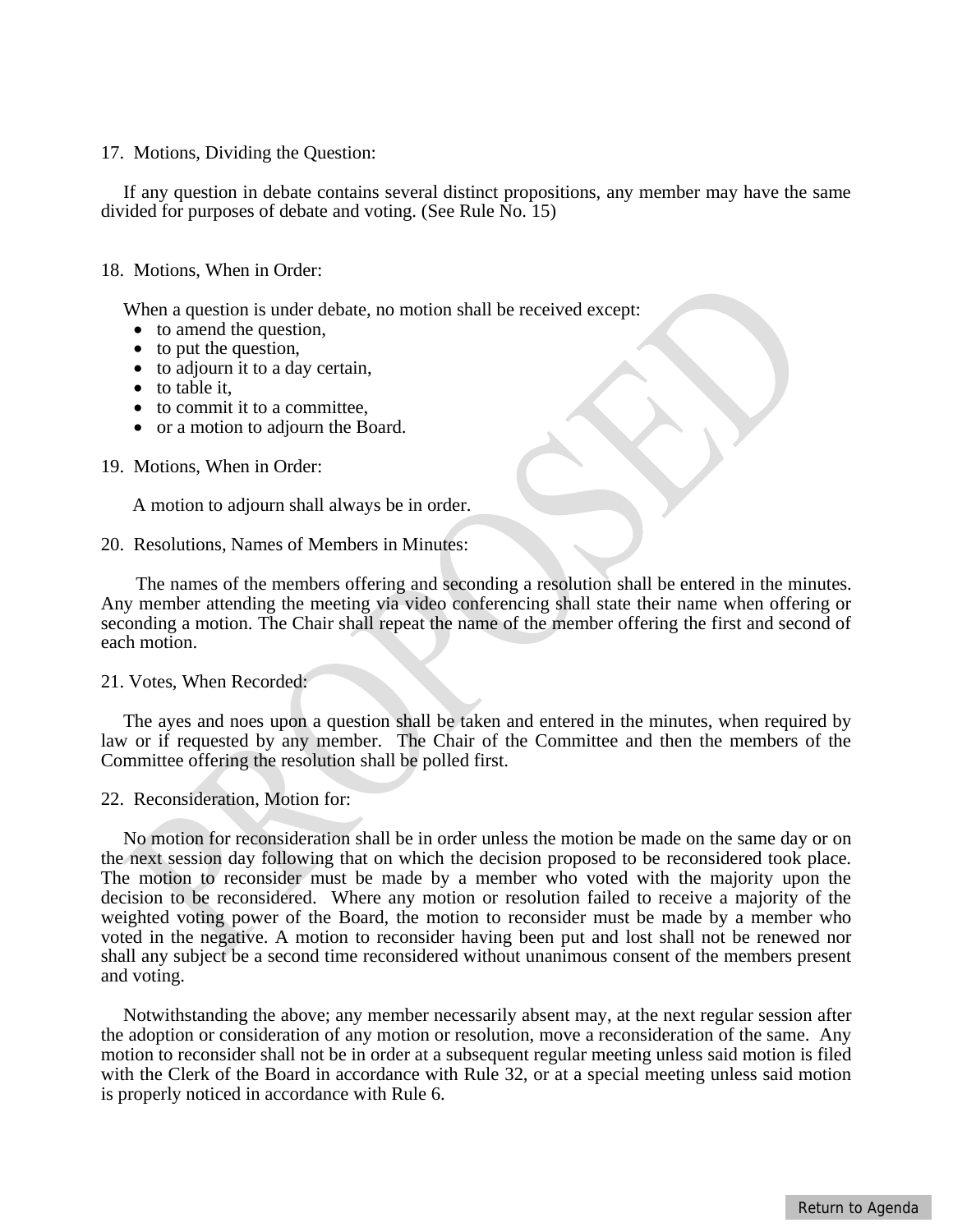No member, whose attendance at any session has been noted in the record thereof, but who was absent at the time of the adoption or reconsideration of any motion or resolution at such session, shall be deemed to have been "necessarily absent" unless prior to such absence he or she shall have been excused by the Chairman, such excuse to be noted in the minutes.

#### 23. Rules, Waiver of:

No standing rule or order shall be rescinded, suspended, or changed or any additional rule or order be adopted thereto except by unanimous vote of the members present and voting at a regular or adjourned or special session.

#### 24. Layover:

Every resolution and local law, including any amendments to the same before the Board, shall lay over until the next regular session of the Board if so demanded by any member. No further action may be taken on the resolution or local law or its amendments, but limited debate may continue at the discretion of the Chair. No member shall be required to tell his or her reason for lay-over of the resolution or local law. Any action on a laid-over resolution or local law must take place at the next regular session. A special meeting may be called, pursuant to Rule 6, for purposes of considering a laid-over resolution or local law, prior to the next regular session. If a special meeting is called for that purpose, any action on the laid over resolution must take place at said special meeting. Amendments to such a resolution or local law being considered are not subject to lay-over. No resolution or local law may lay over a second time. When a motion, resolution or local law is presented at the last session of any year, then, and in that event, the Board must take a vote upon such motion, resolution or local law on that day unless such motion, resolution or local law is tabled by a weighted majority of the members present and voting.

#### 25. Table:

Every resolution and local law, including any amendments to the same before the Board, may be tabled until the last meeting of the year by a weighted majority of the members present and voting. No further action may be taken on a tabled resolution or local law or its amendments, but limited debate may continue at the discretion of the Chair. However, no resolution or Local Law which is tabled shall be called from the table except by consent of a weighted majority of the members present and voting. All matters Tabled and not called up after one year shall be considered to have died on the Table.

#### 26. Purchasing Practice:

No Officer of the County, nor any employee thereof, including officers and employees of the Finger Lakes Community College, shall make any purchase or incur any expenses chargeable in whole or part to this County without first obtaining the authorization of the County Purchasing Agent pursuant to Resolution No. 759-1982, adopted on December 30, 1982, as well as amendments pertaining thereto. No claim for any purchase made or any expense incurred in violation of this rule shall be audited.

This rule shall not apply to purchases made or expenses incurred by the County Commissioner of Social Services or other County Officer or employee when such is authorized or directed by general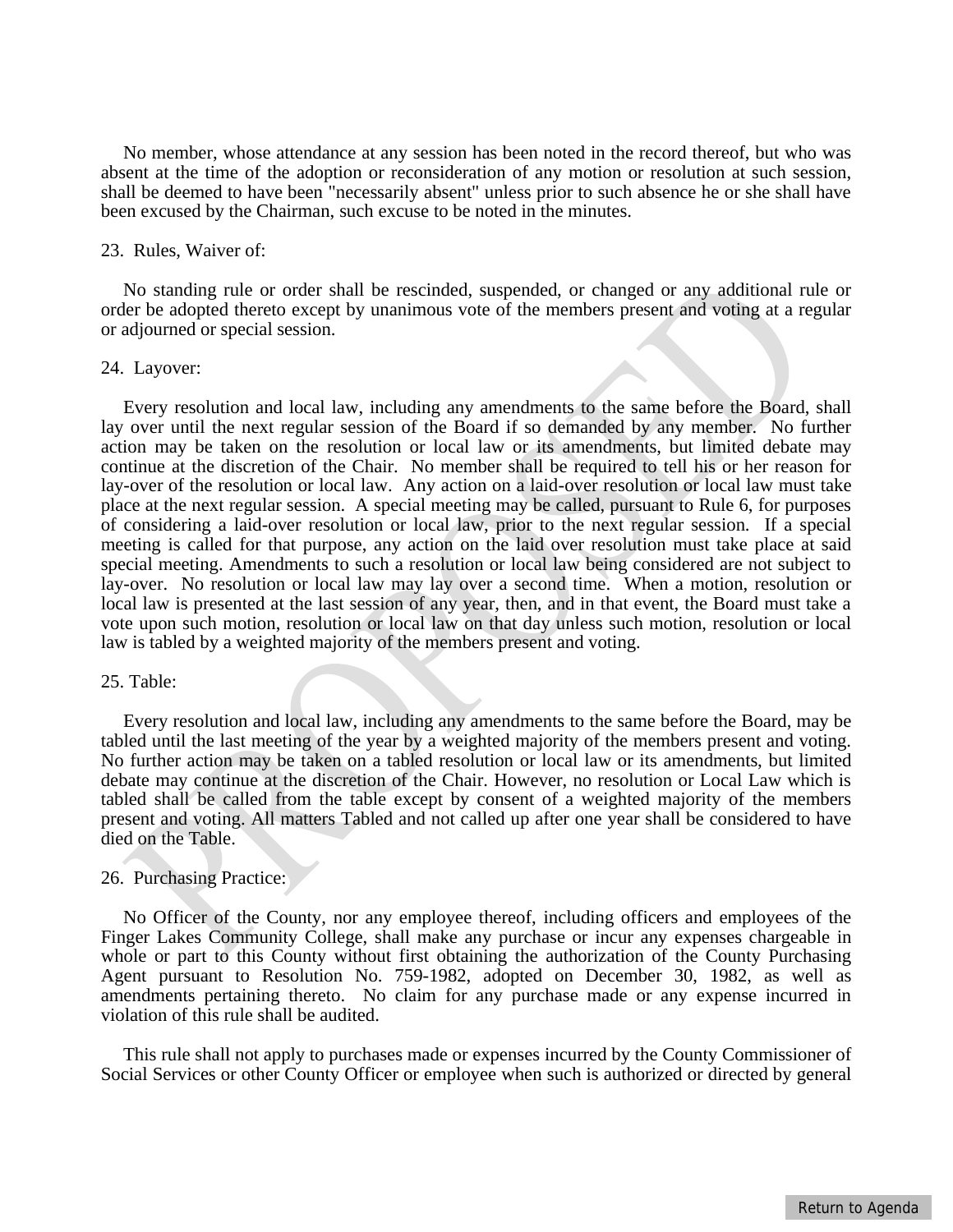or special stature or order of a court of competent Jurisdiction, or by resolution, or local law passed by the Board.

This rule No. 26 may be rescinded, suspended, or changed in accordance with Rule No. 23 in order that a claim for any purchase made or an expense incurred which violates this Rule may be audited by this Board.

#### 27. Officers, Compensation of Elected:

Any motion or resolution relating to compensation of elected County Officers shall be presented at a regular session of the Board of Supervisors at least eight months prior to the beginning of the term of office of such officers, but if presented at the last regular session in the month of April, it shall be acted upon at such April session; this rule supersedes all provisions to the contrary as set forth in Rule No. 23 Nothing in this rule shall be deemed to deny or curtail the powers given the Board of Supervisors to increase salaries of elected officers during the term of office in accordance with Subdivision h, subparagraph 2 of Section 24 of the Municipal Home Rule Law.

#### 28. Committee, Chair's Power to Refer to:

All petitions, communications, and reports and motions requiring action of a committee shall be referred by the Chair, without motion, to the committee having charge of matters relating to the same.

#### 29. Attendance and Late Arrivals:

Any member knowing, they will not attend a session of this Board must inform the Board Chairman or the Board Clerk's office prior to the meeting. Any member attending a session of this Board subsequent to roll call shall address the Chair and request that his or her attendance be noted in the record.

#### 30. Quorum:

A quorum shall consist of enough members present having at least a weighted voting majority. If those present do not have a majority of such voting power, those present shall adjourn forty-five minutes after the time set for the session.

#### 31. Committees, Weighted Vote:

Because committee reports and recommendations are not binding upon the Board, Standing and Special Committees shall not use a weighted vote in the work of the committees, but however, any member of the Board may offer, at any time, a motion or resolution regarding any matter referred to Committee with or without the benefit of the Committee's report or recommendation.

#### 32. Resolutions, Filing Deadline:

No resolution shall be offered unless it first has been filed with the Clerk of the Board by noon of the fourth working day prior to and not including the day of the session at which it is offered. Any resolution which has been filed in accordance with this rule may be offered by any member of the Board at the next scheduled Board meeting. This rule shall not apply to special meetings of the Board under Rule 6, nor to the Organization Meeting of the subsequent year, under Rule 2. All informational materials for resolutions being considered shall also be given at such time.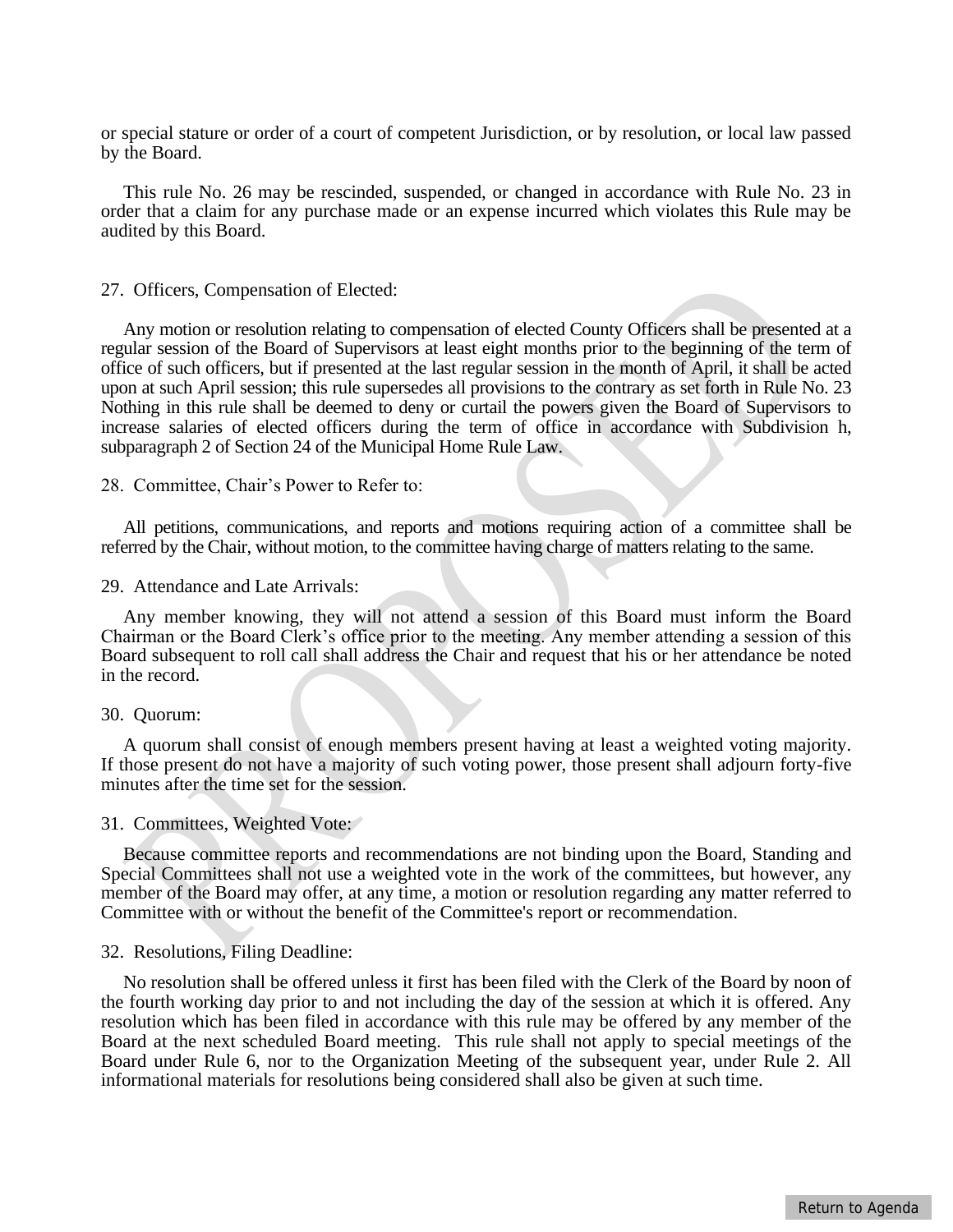#### 33. Local Laws, Procedure for Adoption:

A resolution shall introduce a proposed Local Law and authorize the setting of a date for all necessary public hearings and may authorize the Clerk to give notice thereof. Each local law shall be presented by the delivery of a copy thereof to each supervisor, and by notation thereof as a Communication. Each local law shall be adopted as a local law, with a resolution of adoption, and the Clerk is hereby authorized to renumber local laws as necessary to satisfy the requirements of the Municipal Home Rule Law.

#### 34. Videoconferencing:

The extent authorized by New York State law and by Executive Orders, Board and Committee meetings may be conducted via Videoconferencing using a platform approved by the County. This policy shall apply only during the aforementioned authorized periods and shall end upon order of the Chairman of the Board or as required by New York State law. This policy shall not be precedential for any other time periods.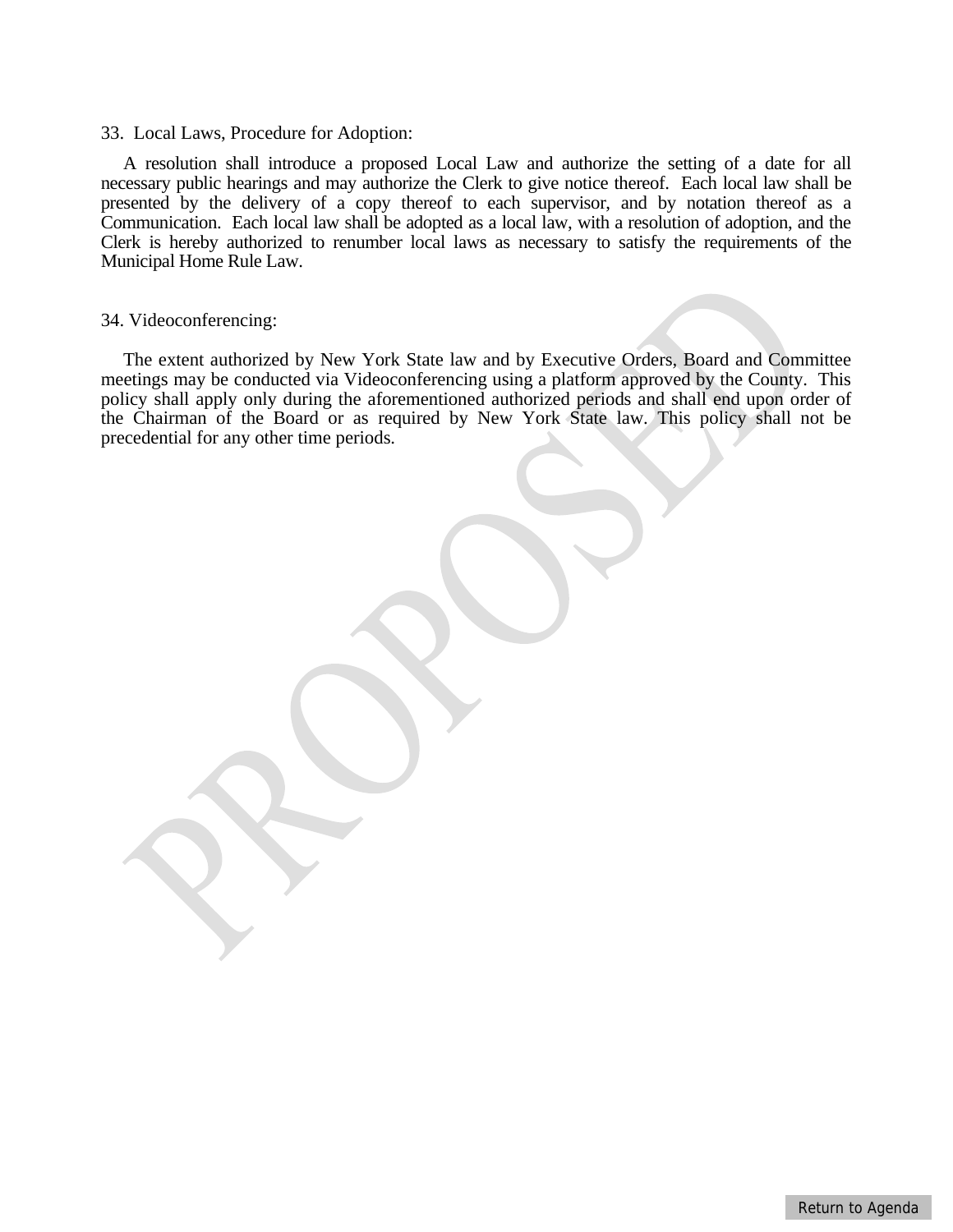# *<u>Ontario Counts</u>*

# Board of Supervisors

# Canandaigua, <sub>R</sub>ew Pork 14424

<span id="page-11-0"></span>Supervisor offered the following resolution and moved its adoption:

### **RESOLUTION NO. 2022 STANDING COMMITTEES**

RESOLVED, That the Chairman of the Board be, and he hereby is, directed to appoint Standing Committees of the Board within five days from this date and to have such a list properly printed and a copy thereof delivered to each member of the Board of Supervisors within five days after each appointment, said Standing Committees to be set forth in the Rules and Order of Business adopted by this Board.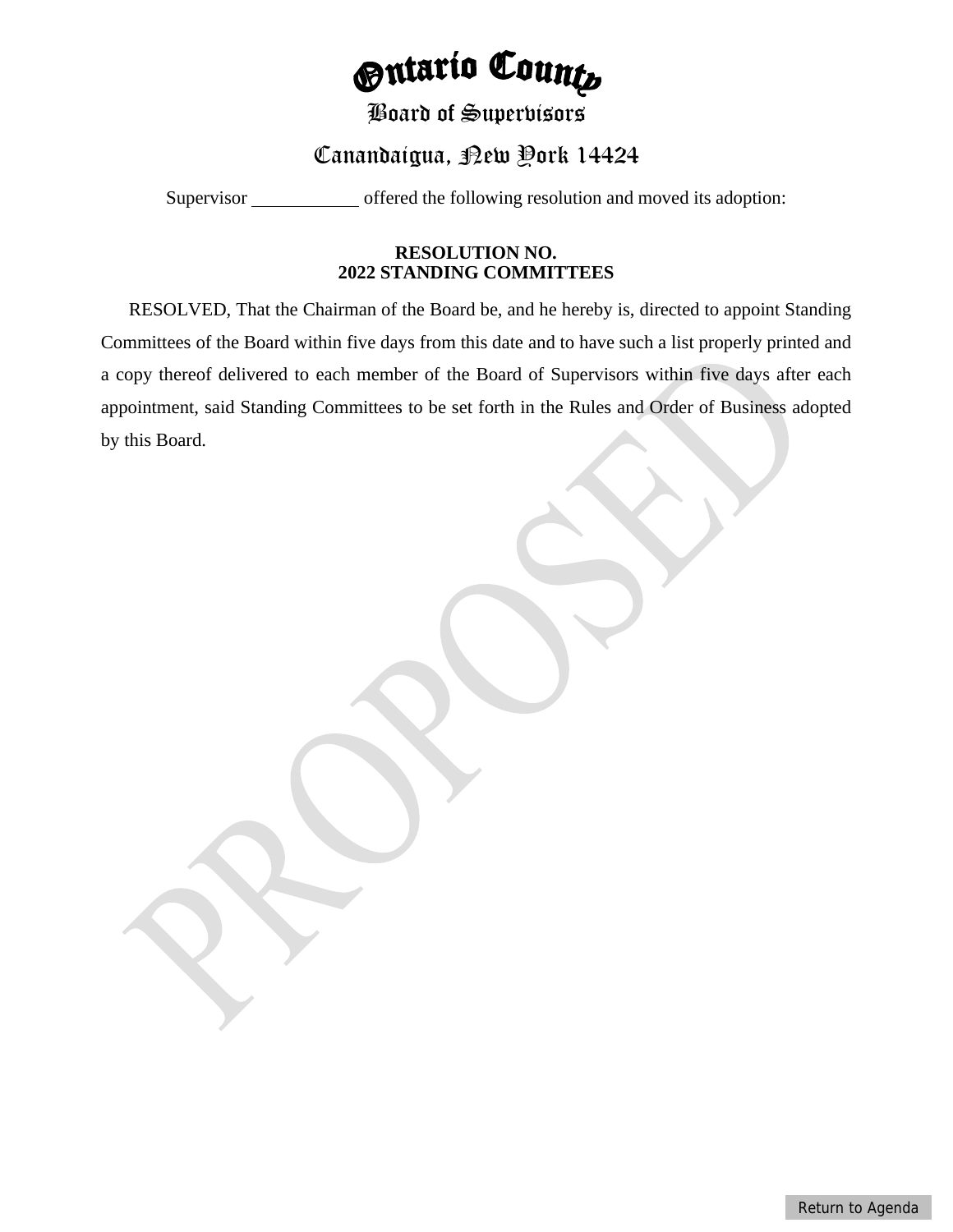# *<u>Ontario Counts</u>*

## Board of Supervisors

# Canandaigua, <sub>Pew</sub> Pork 14424

<span id="page-12-0"></span>Supervisor offered the following resolution and moved its adoption:

## **RESOLUTION NO. 2022 DESIGNATION OF BUDGET OFFICER**

WHEREAS, Subdivision 3 of Section 351 of the County Law provides, among other things, that the Board of Supervisors may appoint as Budget Officer the Chairman of the committee of the Board of Supervisors designated to review the tentative budget; now, therefore, be it

RESOLVED, That the Ways and Means Committee of the Board of Supervisors be, and it hereby is, designated the Committee to review the tentative budget; and further

RESOLVED, That the Chairman of the Ways and Means Committee shall be, and hereby is, appointed as Budget Officer.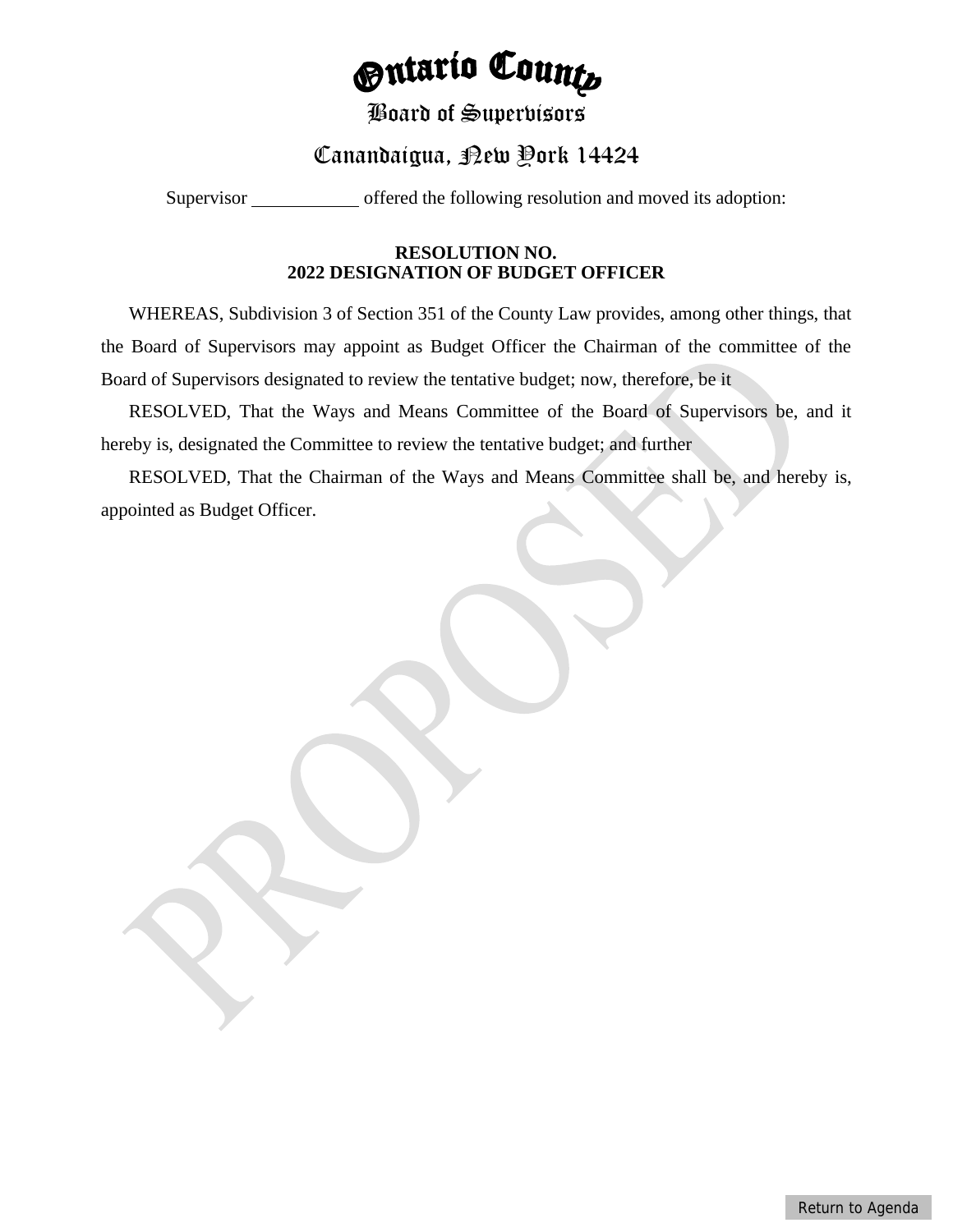# *<u> Gutario Counts</u>*

## Board of Supervisors

# Canandaigua, Rew Pork 14424

<span id="page-13-0"></span>Supervisor offered the following resolution and moved its adoption:

## **RESOLUTION NO. 2022 DESIGNATION OF NEWSPAPERS**

WHEREAS, The Republican members of the Board of Supervisors have filed a certificate designating the **Finger Lakes Times** to publish Concurrent Resolutions in Ontario County for the ensuing year, and the **Daily Messenger** as one of the papers to publish the Election Notices and Official Canvass; and

WHEREAS, The Democratic members of the Board of Supervisors have filed a certificate designating the **Daily Messenger** to publish the Concurrent Resolutions in Ontario County for the ensuing year, and the **Finger Lakes Times** as one of the papers to publish the Election Notices and Official Canvass; now, therefore, be it

RESOLVED, That the Board of Supervisors hereby approves of such designations and hereby designates the **Daily Messenger** and the **Finger Lakes Times** as the papers to publish the Concurrent Resolutions, Election Notices, and Official Canvass for the ensuing year - all notices to be published at legal rates; and further

RESOLVED, That a certified copy of this resolution be sent by the Clerk of the Board to the County Clerk, New York State Department of State – Bureau of State Records, and the Commissioners of Elections.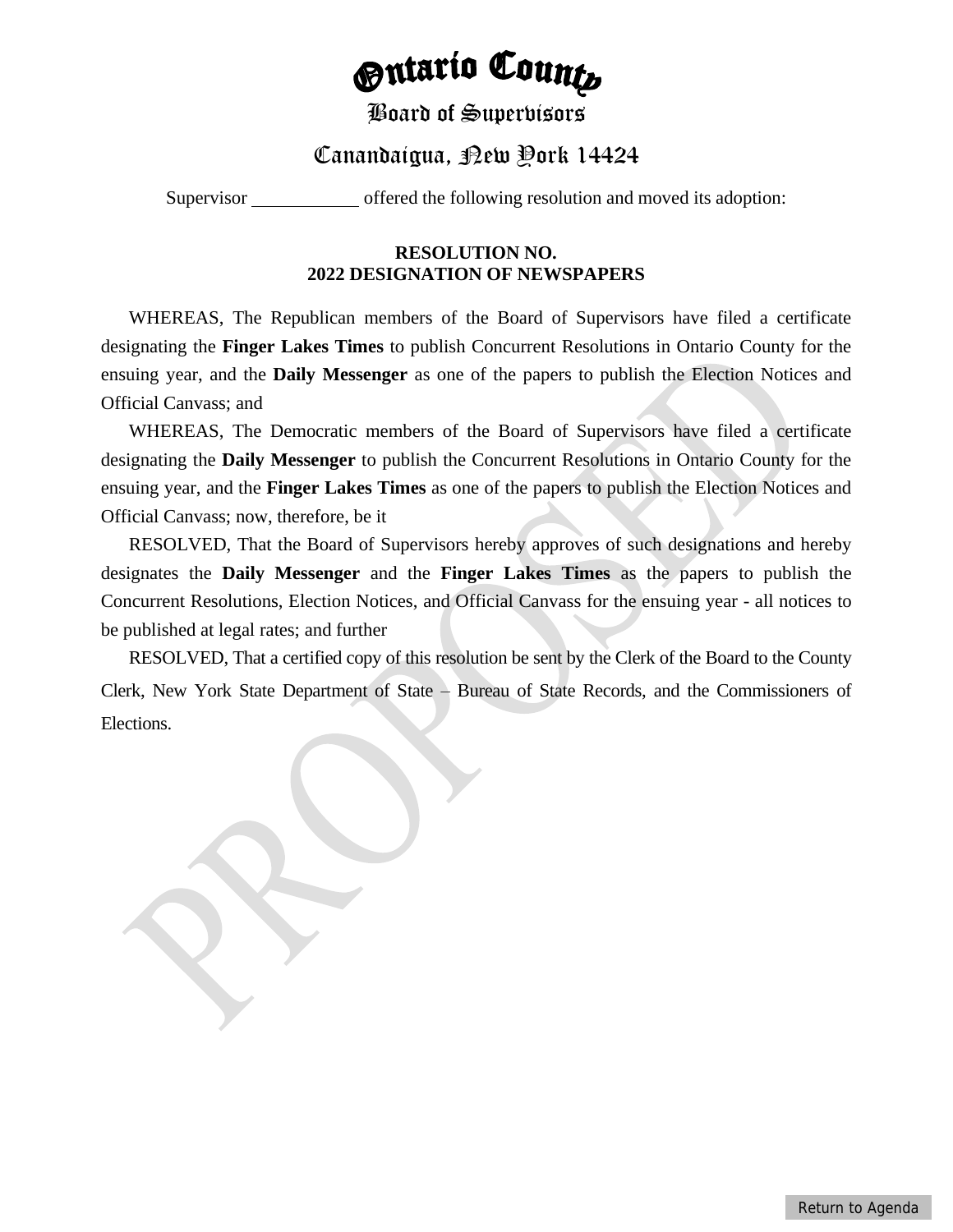# **Ontario Counts**

## Board of Supervisors

## Canandaigua, Rew Pork 14424

<span id="page-14-0"></span>Supervisor offered the following resolution and moved its adoption:

#### **RESOLUTION NO. 2022 PAYMENT OF APPROPRIATION FOR ONTARIO COUNTY SOIL AND WATER CONSERVATION DISTRICT**

WHEREAS, The sum of One Hundred Ninety-Six Thousand, Seven Hundred Fifty-Nine Dollars (\$196,759.00) was appropriated in the County Budget for the Ontario County Soil and Water Conservation District for the year 2022 ("Base Appropriation"); and

WHEREAS, An additional sum of Five Thousand One Hundred Eighty-Nine Dollars (\$5,189) was appropriated in the 2022 County Budget for Ontario County Soil and Water Conservation District's administration of the New York State Environmental Facilities Corporation Septic System Replacement Fund ("Septic Replacement Fund") for Ontario County ("Septic Appropriation"); now, therefore, be it

RESOLVED, That upon application for said funds by the properly bonded Treasurer of said Ontario County Soil and Water Conservation District, the County Treasurer be, and hereby is, authorized and directed to pay said sum of Two Hundred One Thousand, Nine Hundred Forty-Eight Dollars (\$201,948.00) to said Treasurer of the Ontario County Soil and Water Conservation District; and further

RESOLVED, That the Septic Appropriation shall not be paid if the Septic Replacement Fund is terminated or non-County funding is available for administrative costs; and further

RESOLVED, That a certified copy of this resolution be sent by the Clerk of this Board to the Ontario County Soil and Water Conservation District.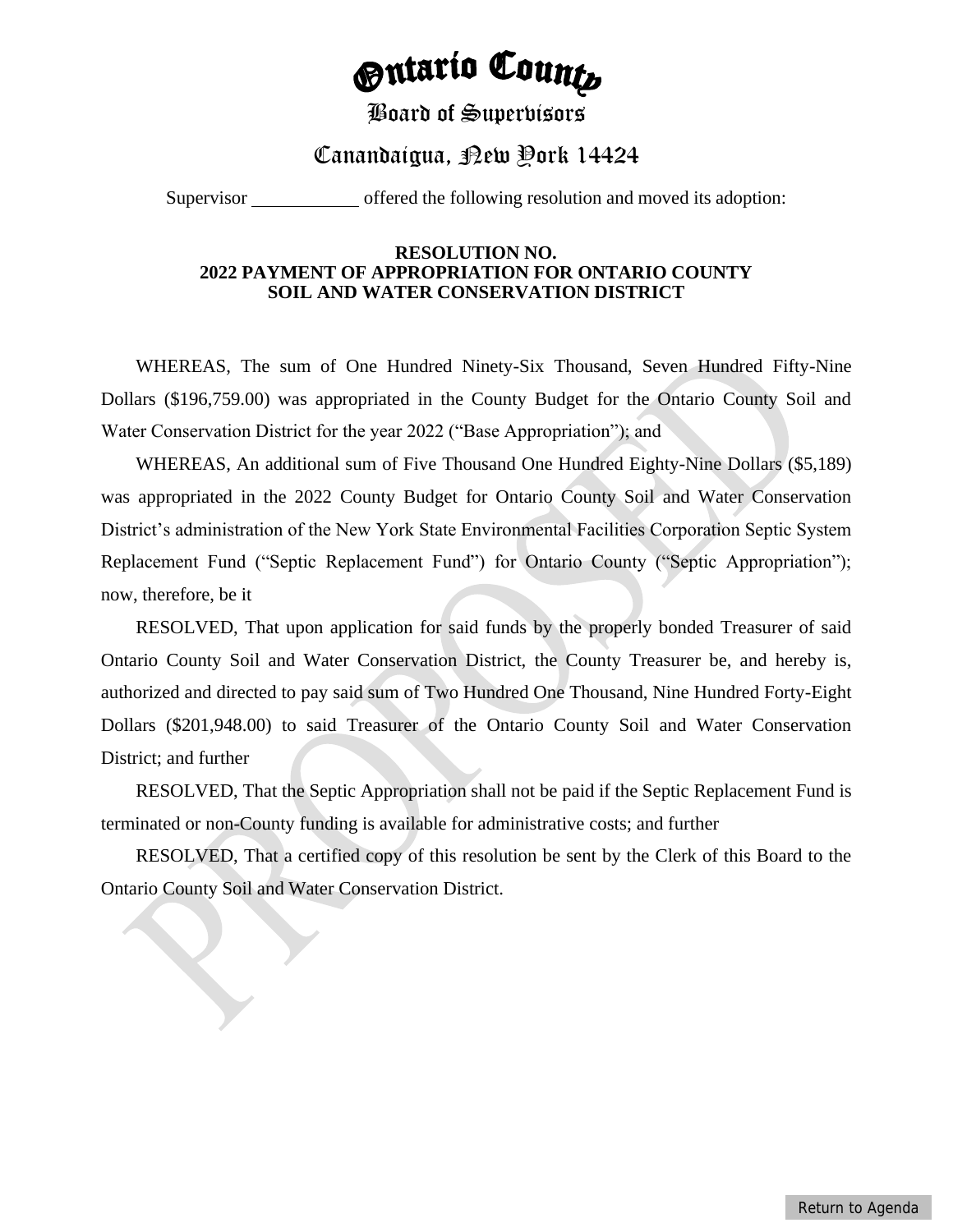# **Ontario Counts**

## Board of Supervisors

## Canandaigua, Rew Pork 14424

<span id="page-15-0"></span>Supervisor offered the following resolution and moved its adoption:

#### **RESOLUTION NO. 2022 PAYMENT OF APPROPRIATION TO COOPERATIVE EXTENSION ASSOCIATION OF ONTARIO COUNTY**

WHEREAS, The sum of Four Hundred Forty-Eight Thousand Six Hundred Forty-Five Dollars (\$448,645.00) has been appropriated by this Board of Supervisors for the Cooperative Extension Association of Ontario County for the fiscal year beginning January 1, 2022, and ending December 31, 2022; now, therefore, be it

RESOLVED, That the County Treasurer be, and he hereby is, authorized and directed to pay the sum of Four Hundred Forty-Eight Thousand Six Hundred Forty-Five Dollars (\$448,645.00) in two installments of Two Hundred Twenty-Four Thousand Three Hundred Twenty-Two Dollars and Fifty Cents (\$224,322.50), payments to be made on January 1, 2022 and July 1, 2022 or as soon thereafter as there may be compliance with the terms of this resolution, to the duly elected and properly bonded Treasurer of the Cooperative Extension Association of Ontario County, the bond to be filed by the aforesaid Treasurer and to be submitted to the County Administrator; and further

RESOLVED, That upon review and approval of the County Attorney as to form, this Board of Supervisors does hereby authorize a contract between the Cooperative Extension Association of Ontario County for the period January 1, 2022 to December 31, 2022; and further

RESOLVED, That the County Administrator be, and hereby is, authorized and directed to sign the Memorandum of Agreement bearing the date of January 1, 2022, duly approved as to form by the Comptroller of the State of New York, executed by the Cooperative Extension Association of Ontario County, and approved as to substance by the State Leader of County Agents, outlining the above conditions and methods of payment and directing said Association to expend funds for the purposes set forth in said budget and referred to herein, and requiring an annual report at the end of the year containing a true and accurate account of all receipts and expenditures of said County Association for the fiscal year hereinbefore mentioned; and further

RESOLVED, That a certified copy of this resolution be sent by the Clerk of this Board to Cornell Cooperative Extension, 480 N Main St, Canandaigua, NY 14424.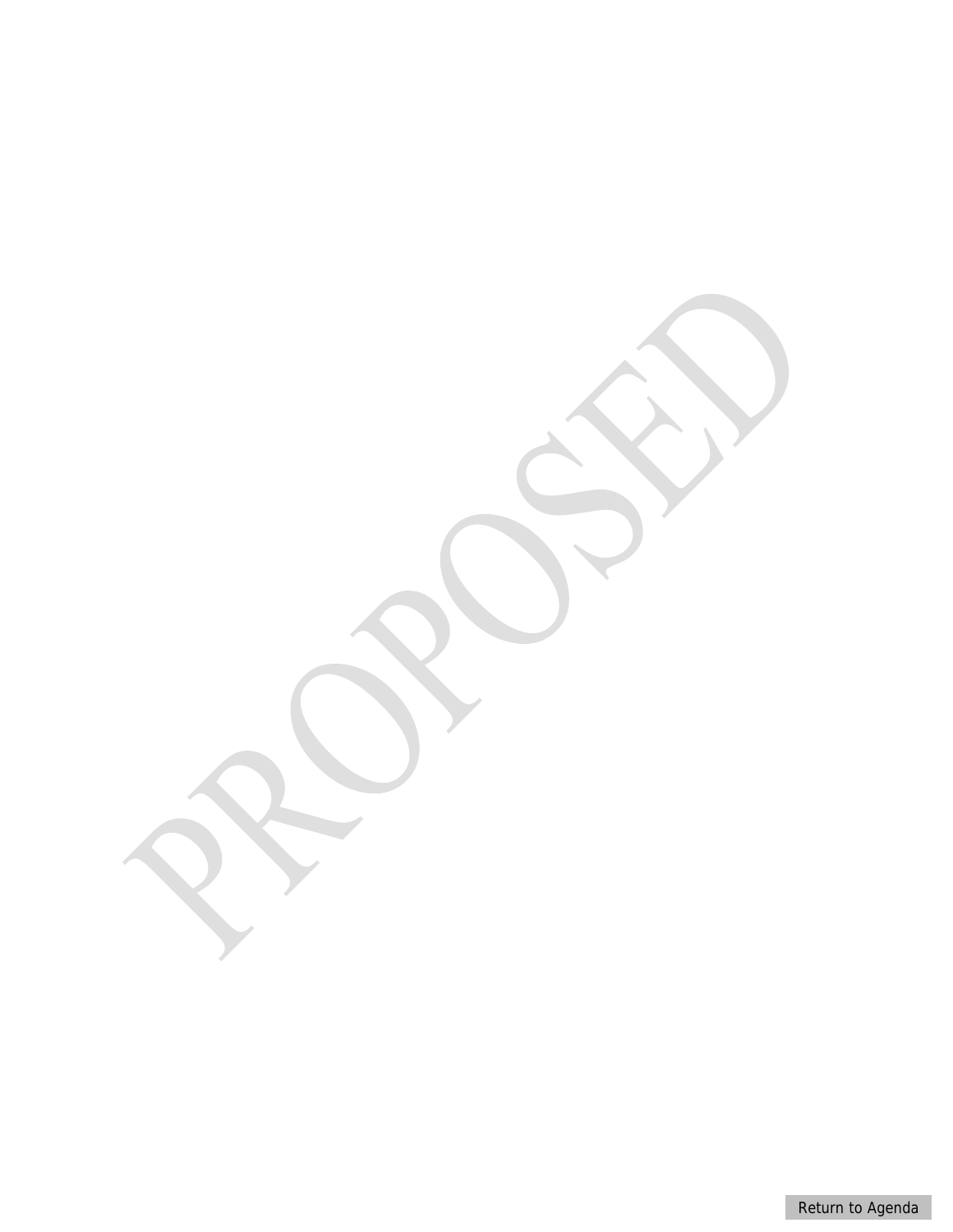# *<u>Ontario Counts</u>*

## Board of Supervisors

# Canandaigua, Rew Pork 14424

<span id="page-17-0"></span>Supervisor offered the following resolution and moved its adoption:

### **RESOLUTION NO. TWO-YEAR APPOINTMENTS ONTARIO COUNTY ETHICS BOARD**

BE IT RESOLVED, That upon recommendation of Chairman Marren, and the Ontario County Board of Supervisors hereby approves the appointments of the following individuals to the appropriate boards for the term January 1, 2022, through December 31, 2023, as listed below:

> *Ontario County Board of Ethics* Patrick Burns Ralph Brandt, Jr. Patrick Crowley Edward Hemminger Theodore Fafinski Richard Onze Lea Nacca

RESOLVED, That certified copies of this resolution be sent by the Clerk of this Board to the County Clerk and the appointees.